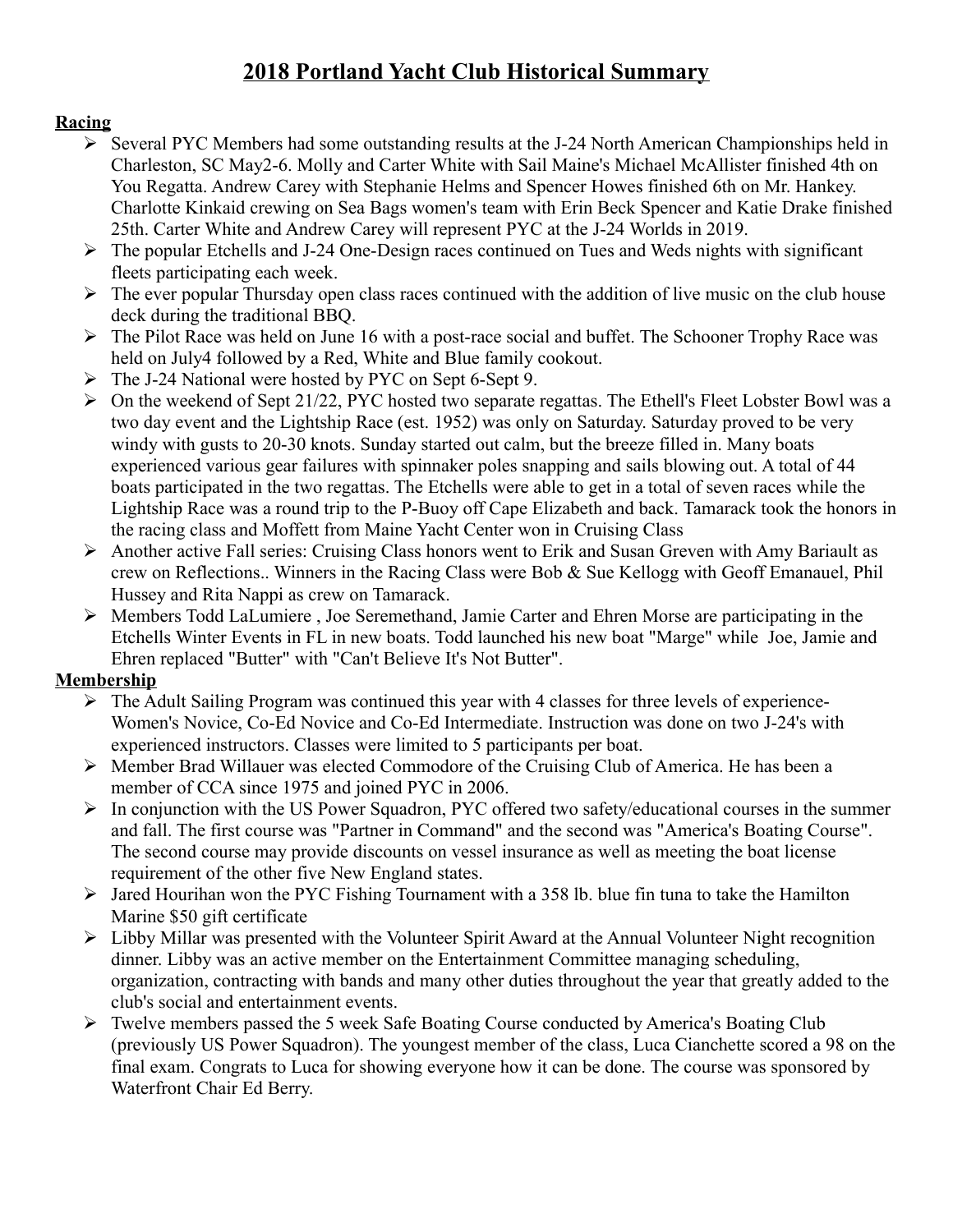# **House & Grounds**

- $\triangleright$  February was a busy time for construction projects. The ladies Room on the first floor was gutted and modernized with new wainscoting, higher "comfort" toilets, mirrors, ceiling and new decorations. With this February the warmest on record, the decision to install a new roof in the winter was very wise one. Superior roofing removed all the old shingles and covered the entire structure with ice and water shield and new "50 Year" shingles. The security system was also updated with new features by Cunningham Security.
- $\triangleright$  Improvements continued into spring with new lighting in the dining room and carpeting and trim paint in the Captain's Cabin.
- PYC was not immune to the local infestation of brown-tail moths. Not only do they de-foliate the oak trees they are a a health risk. The caterpillar's microscopic hairs are toxic and can cause skin irritation, welts and respiratory distress. Caution was urged to be aware and avoid contact during May and June.

## **Junior Yacht Club**

- $\triangleright$  Member Chris Morin has taken on the responsibility of Junior Sailing Director. Junior Sailing Officer, Sarah Young reported that 75 applications had been received by February.
- The Junior Program swung into action on June 25th after 4 days or staff orientation.
- $\triangleright$  Members of the PYC Jr Sailing program participated in two overnight camping experiences at Ripple Effect's Cow Island site.
- The Junior Program will be sponsoring a US Sailing Small Boat Level I Instructor Certification Course in 2019. The course is designed to provide the knowledge and methods to teach students more about safe boating practices.

#### **Management**

- $\triangleright$  With the support and guidance of "Retired Manager" Bill Richards, Pam Thomas became fully ensconced in her new role as Club Manager. Bill continued to assist in an administrative role in system and budget areas.
- $\triangleright$  Jimi Cullum has joined the PYC staff as Maintenance Chief. He has been involved with PYC previously working in the Junior Program.
- Fast action by Heather Sheehan, Jimi Cullum and Sadie Lyons of the waterfront crew averted disaster rescuing Fred Madeira's J-44 before it came to grief ashore. Ground tackle below the mooring ball had failed and it was headed to shore at a rapid rate in the heavy winds.

#### **Entertainment**

- Many events are planned for the late winter and spring. Chili/Chowder was held in February. Easter and Mother's Day Brunch are on the schedule. The second Friday of the month happy Hour continues with good participation as does the weekly Thursday coffee gathering.
- Maine Island Trails Executive Director, Doug Welch provided an informative presentation to members on May 4. Complimentary beer was provided by Rising Tide Brewery along with pizza from the club.
- $\triangleright$  The Cannonball was another huge success with delicious food, great band and an SRO crowd.
- $\triangleright$  The Annual Dock Party was scheduled for 7/6 with a rain date of 7/20. Went off as scheduled with a great crowd.
- For the third year PYC and Portland Country Club hosted a Progressive Dinner with cocktails and appetizers at PYC followed by dinner at PCC.
- A kid's Movie Night was held on Sept. 29 with pizza, popcorn, marshmallows and beer (for the adults). Only requirement was to bring your own mars mellow stick for toasting them.
- $\triangleright$  Decommissioning was held on October 14th to close down the active season with cocktails, appetizers